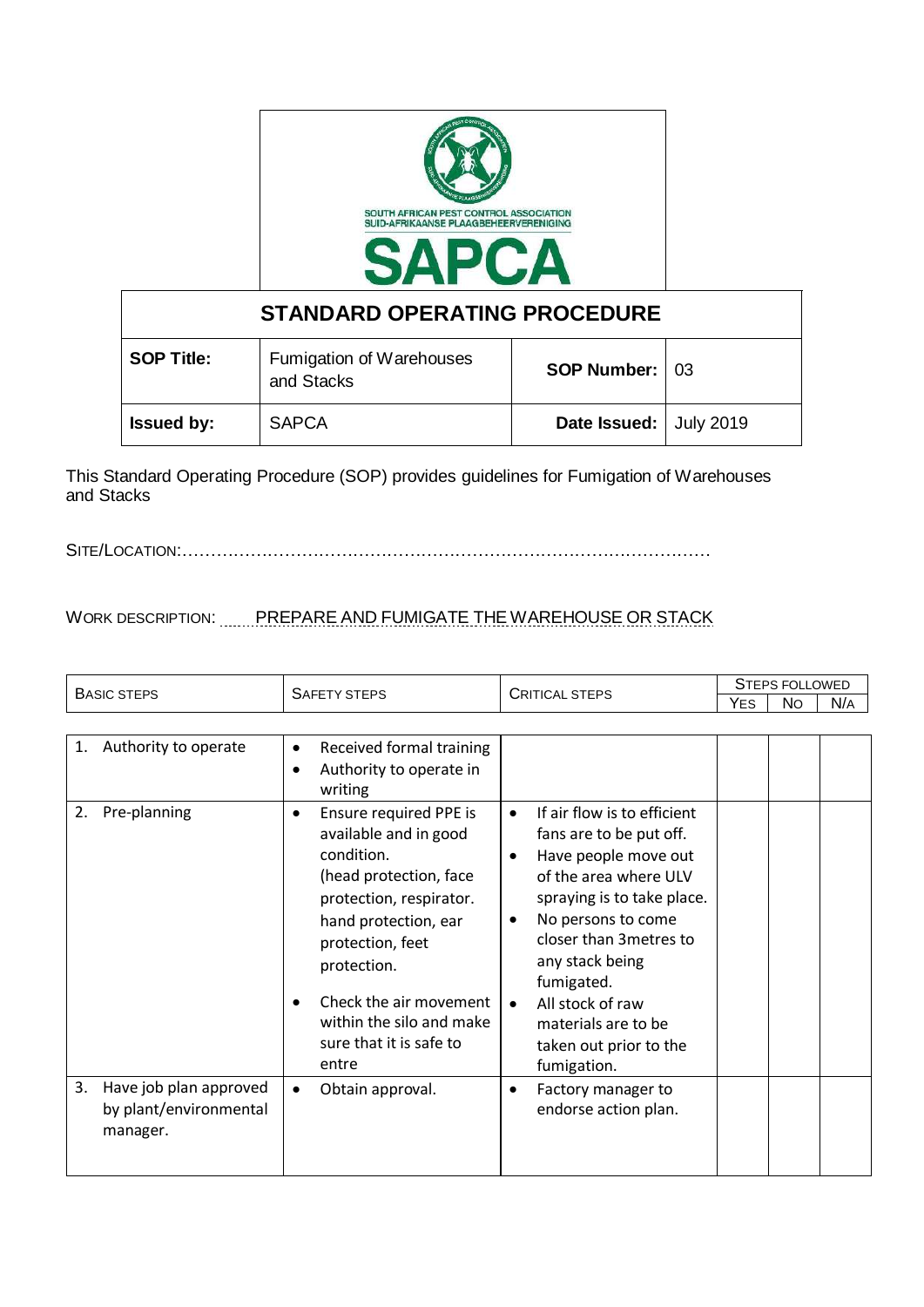| 4. | Discuss proposed job<br>steps with the team.      | Ensure that all steps are<br>$\bullet$<br>covered.                                                                                                                                                                                                                                                                          | Ensure proficient<br>$\bullet$<br>supervision will be<br>available.                                                                                                                                                                       |
|----|---------------------------------------------------|-----------------------------------------------------------------------------------------------------------------------------------------------------------------------------------------------------------------------------------------------------------------------------------------------------------------------------|-------------------------------------------------------------------------------------------------------------------------------------------------------------------------------------------------------------------------------------------|
| 5. | Arrival on site.                                  | Check that all points are<br>$\bullet$<br>covered as per planning<br>Remove fire extinguisher<br>$\bullet$<br>and first aid kit.<br>Offload equipment and<br>$\bullet$<br>place in a safe locality.                                                                                                                         | Inspect area to be<br>worked in and make it<br>safe<br>Establish a safe and fire<br>$\bullet$<br>protection plan<br>Ensure no persons are in<br>$\bullet$<br>the building.                                                                |
| 6. | Fumigation of stack                               | Prepare the stack for<br>$\bullet$<br>the fumigation.<br>Make sure the ground<br>$\bullet$<br>area is adequate for<br>fumigation<br>Prepare the stack so<br>that tarpaulins are not<br>damaged.<br>Cover stack with<br>$\bullet$<br>tarpaulins and seal the<br>base with sand snakes<br>and $/$ or tape.                    | Area is suitable for<br>$\bullet$<br>fumigation.<br>No activity next to the<br>$\bullet$<br>fumigated stack.                                                                                                                              |
|    | 7. Remove equipment and<br>prepare for fumigation | Ensure all equipment is<br>$\bullet$<br>removed.<br>Seal up the basement<br>$\bullet$<br>doors and secure the<br>area<br>Place the fumigation<br>$\bullet$<br>sachets under the<br>tarpaulin.                                                                                                                               | Remove and check that<br>$\bullet$<br>all equipment is<br>accounted for<br>Place danger tape and<br>$\bullet$<br>demarcate the area<br>Place danger signs<br>$\bullet$                                                                    |
|    | 8. Completion of the task.                        | Commence to secure<br>٠<br>the area from all<br>persons<br>Put on the gas masks<br>٠<br>and proceed to the area<br>Remove the seals and<br>٠<br>open<br>If needed, create a<br>٠<br>ventilation system using<br>fans<br>Test for gas<br>$\bullet$<br>concentrations<br>Ensure gas free<br>٠<br>Clean and pack<br>equipment. | Put on the gas masks<br>٠<br>Clear area from un-<br>$\bullet$<br>authorised persons<br>Place ventilation fans<br>$\bullet$<br>Ensure all tools,<br>$\bullet$<br>equipment and litter is<br>picked up.<br>Equipment is clean.<br>$\bullet$ |
|    | 9. Leaving the site.                              | Leave the work site<br>$\bullet$<br>debris free.                                                                                                                                                                                                                                                                            | Sign off with management                                                                                                                                                                                                                  |